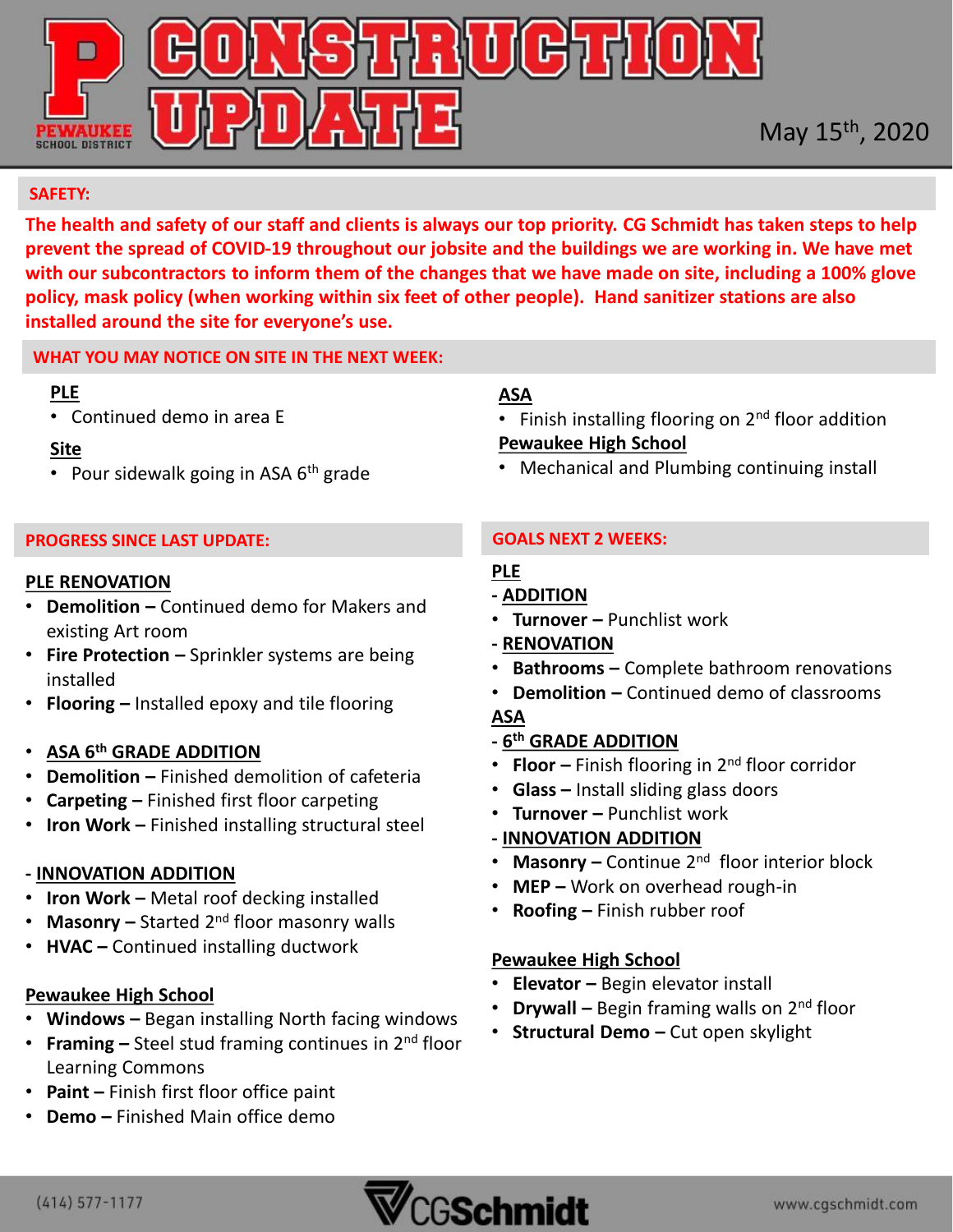

# May 15th, 2020